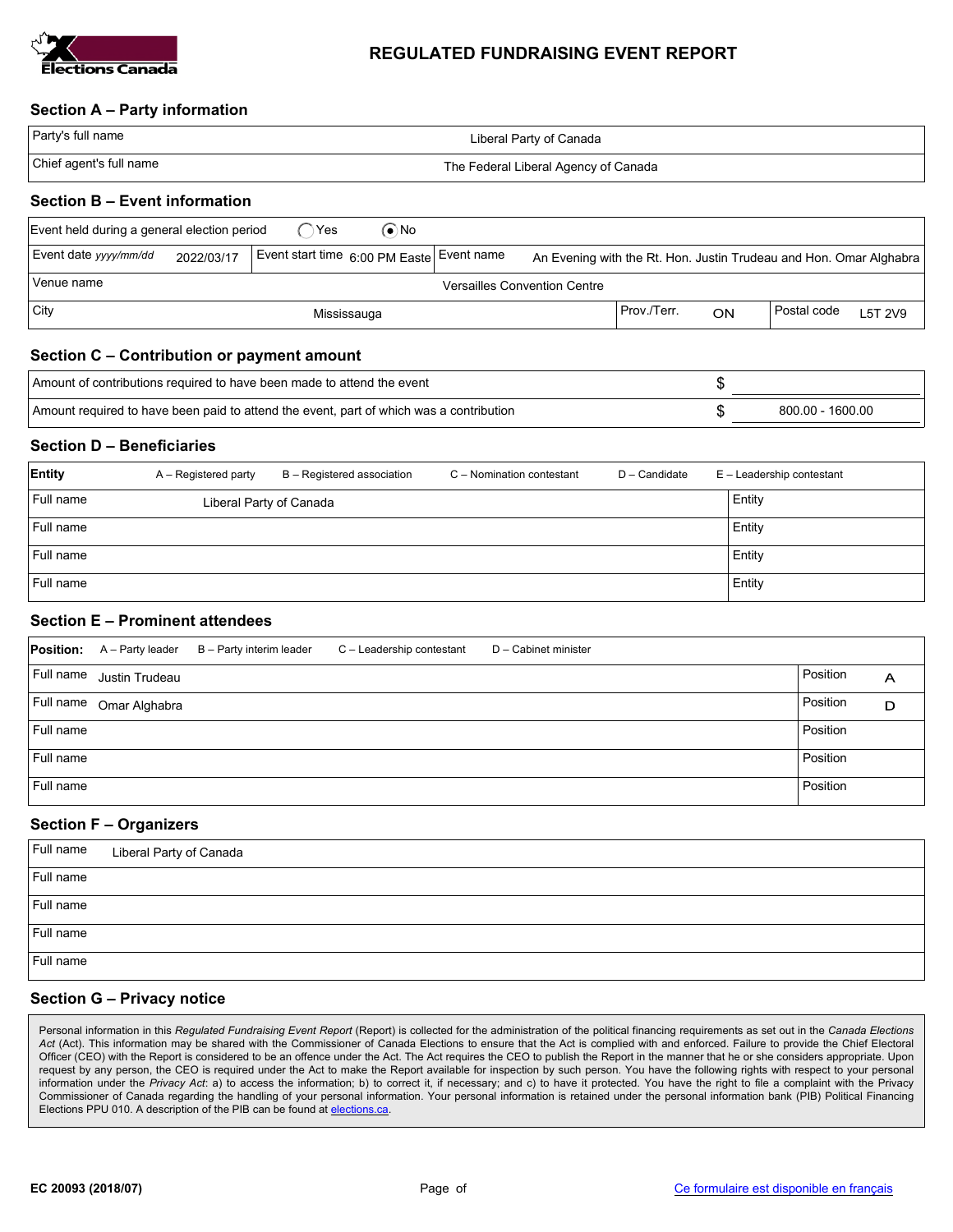

# Section H – List of attendees

| No. | <b>Surname</b>    | Given name  | <b>Middle initial</b> | City               | Prov. / Terr. | Postal code    |
|-----|-------------------|-------------|-----------------------|--------------------|---------------|----------------|
| 1   | Abbas             | Farhan      |                       | Mississauga        | ON            | L5M 8C3        |
| 2   | Abbas             | Haniya      |                       | Mississauga        | ON            | L5M 8C3        |
| 3   | Ahmed             | Zak         |                       | Mississauga        | ON            | L5M 5B5        |
| 4   | Ahmed             | Washim      |                       | Pickering          | ON            | L1Y 1G3        |
| 5   | Akhtar            | Shahzada    |                       | Mississauga        | ON            | L5L 1V9        |
| 6   | Al Shaikh         | Abdullatif  |                       | Waterloo           | ON            | <b>N2K4M7</b>  |
| 7   | Ali               | Salah-Eddin |                       | Mississauga        | ON            | L5M 8C3        |
| 8   | Ali               | Shafqat     |                       | Mississauga        | ON            | <b>L5N 4R6</b> |
| 9   | Alzaim            | Zak         |                       | Mississauga        | ON            | L4Z 1V9        |
| 10  | Amro              | lyad        |                       | Mississauga        | ON            | <b>L5N 1K1</b> |
| 11  | Aydoner           | Tevfik Baba |                       | Mississauga        | ON            | L4Z 4J5        |
| 12  | Baaj              | Rakan       |                       | Missiauga          | ON            | L4Y 1V3        |
| 13  | <b>Badat</b>      | Mohammed    |                       | Markham            | ON            | L3S 2Z1        |
| 14  | Bala              | Asma        |                       | Scarborough        | ON            | M1J 2K7        |
| 15  | Baskanderi        | Aatif       |                       | Brampton           | ON            | L6Y 4K7        |
| 16  | Chandran          | Vinod       |                       | Toronto            | ON            | M9A 2C4        |
| 17  | Chilmeran         | Ridha       |                       | Milton             | ON            | L9E 1J7        |
| 18  | Colin             | Jean-Pierre |                       | Collingwood        | ON            | L9Y 3Y9        |
| 19  | Colin             | Nicholas    |                       | Toronto            | ON            | M4P 0C6        |
| 20  | Daify             | Ahmad       |                       | <b>Belle River</b> | ON            | <b>NOR 1A0</b> |
| 21  | Danial            | Ibrahim     |                       | Mississauga        | ON            | L5M 5T6        |
| 22  | Eldik             | Rodney      |                       | London             | ON            | <b>N5X 3T2</b> |
| 23  | Fakih             | Mohamad     |                       | Etobicoke          | ON            | M9B 6H7        |
| 24  | Gohir             | Aziz        |                       | Mississauga        | ON            | L5M OK2        |
| 25  | Gurinderjit Singh | Garcha      |                       | Brampton           | ON            | L6X 5H6        |
| 26  | Hafeez            | Ahmed       |                       | Brampton           | ON            | L6Y 2Z5        |
| 27  | Hasan             | Raza        |                       | Oakville           | ON            | L6H 7J7        |
| 28  | Huda              | Riazul      |                       | Oakville           | ON            | <b>L6H 6A8</b> |
| 29  | Husni Abuawad     | Mohammed    |                       | Woodbridge         | ON            | <b>L4L 9R4</b> |
| 30  | Hussain           | Ayesha      |                       | Burlington         | ON            | L7L 6Z1        |
| 31  | Hussain           | Syed        |                       | Brampton           | ON            | L7A 2E9        |

| Party's full name<br>I Party of Canada<br>-iberal | Venue name<br>Versailles C<br><b>Convention Centre</b> | Event date<br>yyyy/mm/dd | 2022/03/17 |
|---------------------------------------------------|--------------------------------------------------------|--------------------------|------------|
|---------------------------------------------------|--------------------------------------------------------|--------------------------|------------|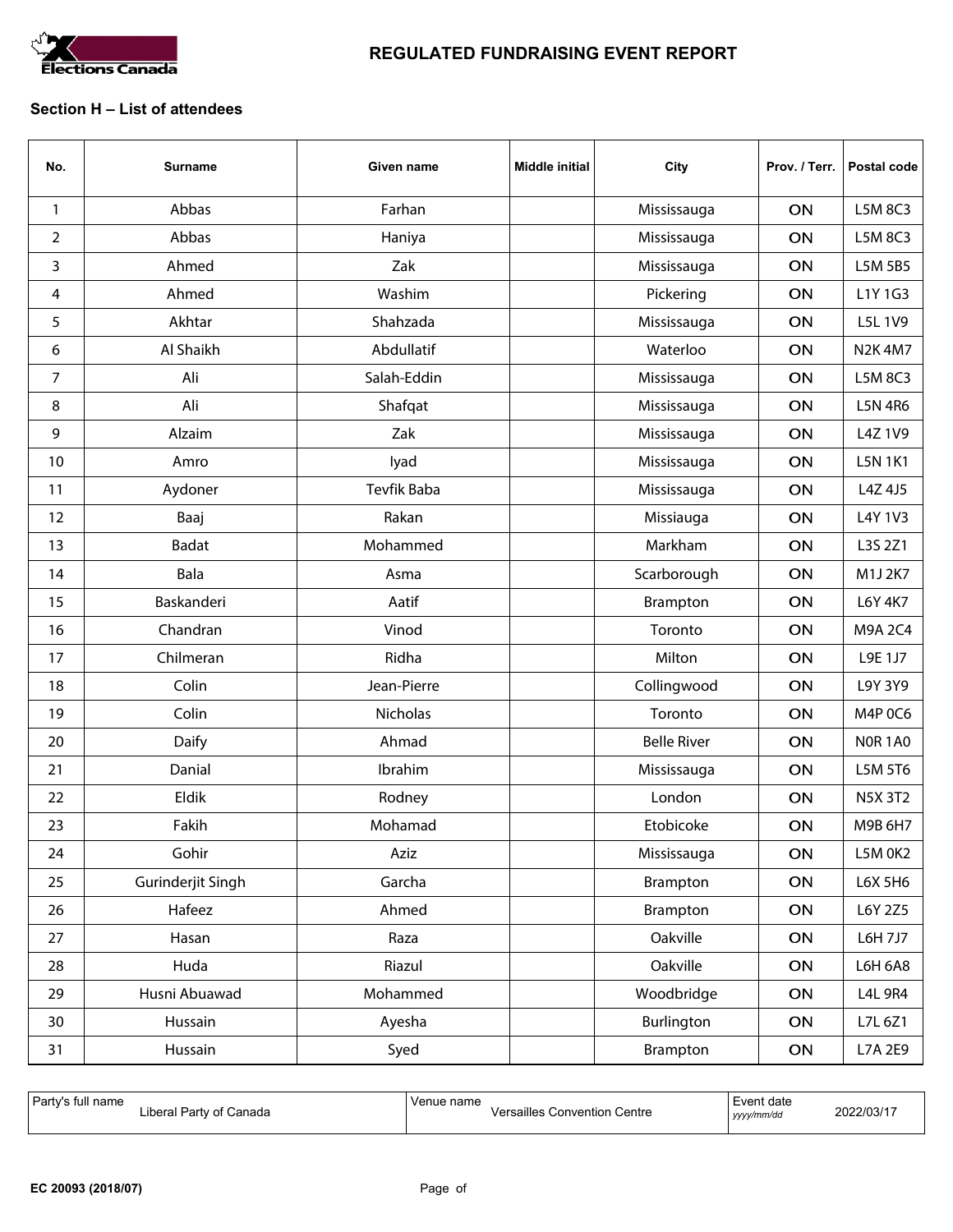| No. | <b>Surname</b>  | Given name    | <b>Middle initial</b> | City        | Prov. / Terr. | Postal code    |
|-----|-----------------|---------------|-----------------------|-------------|---------------|----------------|
| 32  | Hussein         | Abed          |                       | Kitchener   | ON            | <b>N2M 4T7</b> |
| 33  | Hyder           | Ferozuddin    |                       | Scarborough | ON            | M1P3G9         |
| 34  | Hyder           | Jamal         |                       | Mississauga | ON            | L5V 1V3        |
| 35  | Ilahi           | Uzma          |                       | Burlington  | ON            | L7L 1C4        |
| 36  | Iqbal           | Rana          |                       | Mississauga | ON            | <b>L5W 0E1</b> |
| 37  | Izhar ul Hassan | Syed          |                       | Brampton    | ON            | <b>L7A 4N1</b> |
| 38  | Jaafar          | Bassam        |                       | Mississauga | ON            | L5L 5S9        |
| 39  | Jamil           | Farooq        |                       | Guelph      | ON            | <b>N1C1B8</b>  |
| 40  | Jaradat         | Alaa          |                       | Oakville    | ON            | <b>L6M 0P4</b> |
| 41  | Karachi-Khaled  | Nina          |                       | Burlington  | ON            | L7R 2M6        |
| 42  | Khaled          | Mohamed       |                       | Burlington  | ON            | L7R 2M6        |
| 43  | Khalefih        | <b>Tarek</b>  |                       | Oakville    | ON            | L6L 4H5        |
| 44  | Khalid          | lqra          |                       | Mississauga | ON            | L5L 5A8        |
| 45  | Khalid          | Hafiz         |                       | Mississauga | ON            | L5L 5A8        |
| 46  | Khan            | Arlene        |                       | Mississauga | ON            | L5M 5H9        |
| 47  | Khan            | Waseem        |                       | Mississauga | ON            | L5M 5H9        |
| 48  | Khan            | Hisham        |                       | Georgetown  | ON            | <b>L7G 0M7</b> |
| 49  | Khan            | Mohammad Adil |                       | Mississauga | ON            | L5B 4H5        |
| 50  | Kiani           | Ishrat        |                       | Mississauga | ON            | L5M 5G9        |
| 51  | Kudsi           | Hassan        |                       | Mississauga | ON            | L5M 0K1        |
| 52  | Mithoowani      | Mohamed       |                       | London      | ON            | <b>N6K4K5</b>  |
| 53  | Murtaza         | Ghulam        |                       | Mississauga | ON            | L5M 8C1        |
| 54  | Mustafa Mundh   | Ghulam        |                       | Waterloo    | ON            | N2T 2J5        |
| 55  | Omar            | Asad          |                       | Oakville    | ON            | L6H 5E7        |
| 56  | Oqab            | Mohamed       |                       | Mississauga | ON            | <b>L5M 8A8</b> |
| 57  | Pirouzi         | Pasha         |                       | North York  | ON            | M2R 3W8        |
| 58  | Qasem           | Reema         |                       | Mississauga | ON            | L5M 8C3        |
| 59  | Rahman          | Ebad          |                       | Markham     | ON            | L6E 0K3        |
| 60  | Rahman          | Haafid        |                       | Markham     | ON            | L6B 0H6        |
| 61  | Randhawa        | Gurjant       |                       | Pickering   | ON            | L1W 2S5        |
| 62  | Rizk            | Jessy         |                       | Etobicoke   | ON            | M8V 4G1        |
| 63  | Shah            | Tamur         |                       | Oakville    | ON            | L6H 1B2        |
| 64  | Shah            | Syed          |                       | Bolton      | ON            | L7E 0B4        |
| 65  | Sharfuddin      | Nazia         |                       | Edmonton    | ON            | L6Y 4K7        |
| 66  | Sharma          | Mandeep       |                       | Toronto     | ON            | <b>M6K 3R3</b> |

| Party's full name<br>Venue name<br>Liberal Party of Canada | Event date<br><b>Versailles Convention Centre</b><br>yyyy/mm/dd | 2022/03/17 |
|------------------------------------------------------------|-----------------------------------------------------------------|------------|
|------------------------------------------------------------|-----------------------------------------------------------------|------------|